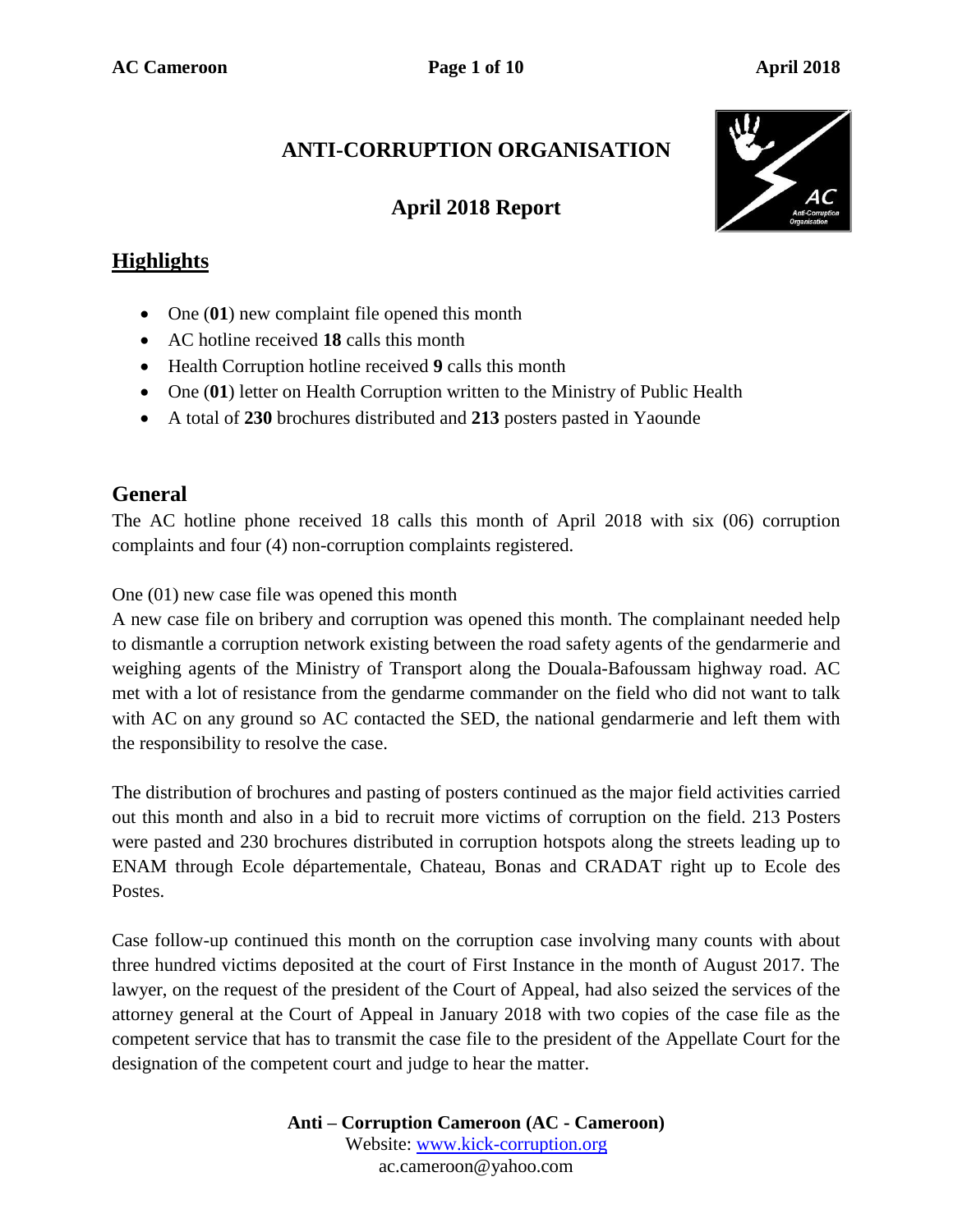### **AC Hotline Phone**

The AC hotline phone received 18 calls this month of April 2018 with six (6) corruption and corruption related complaints, and registered four non-corruption complaints registered. The calls have been analyzed and represented on charts as seen below;



This month of April 2018, responsive calls were 89% while 11% of callers' numbers were nonresponsive.



This month of April 2018, 60% of callers had corruption related complaints while 40% of callers reported non-corruption complaints but needed help in solving the complaints.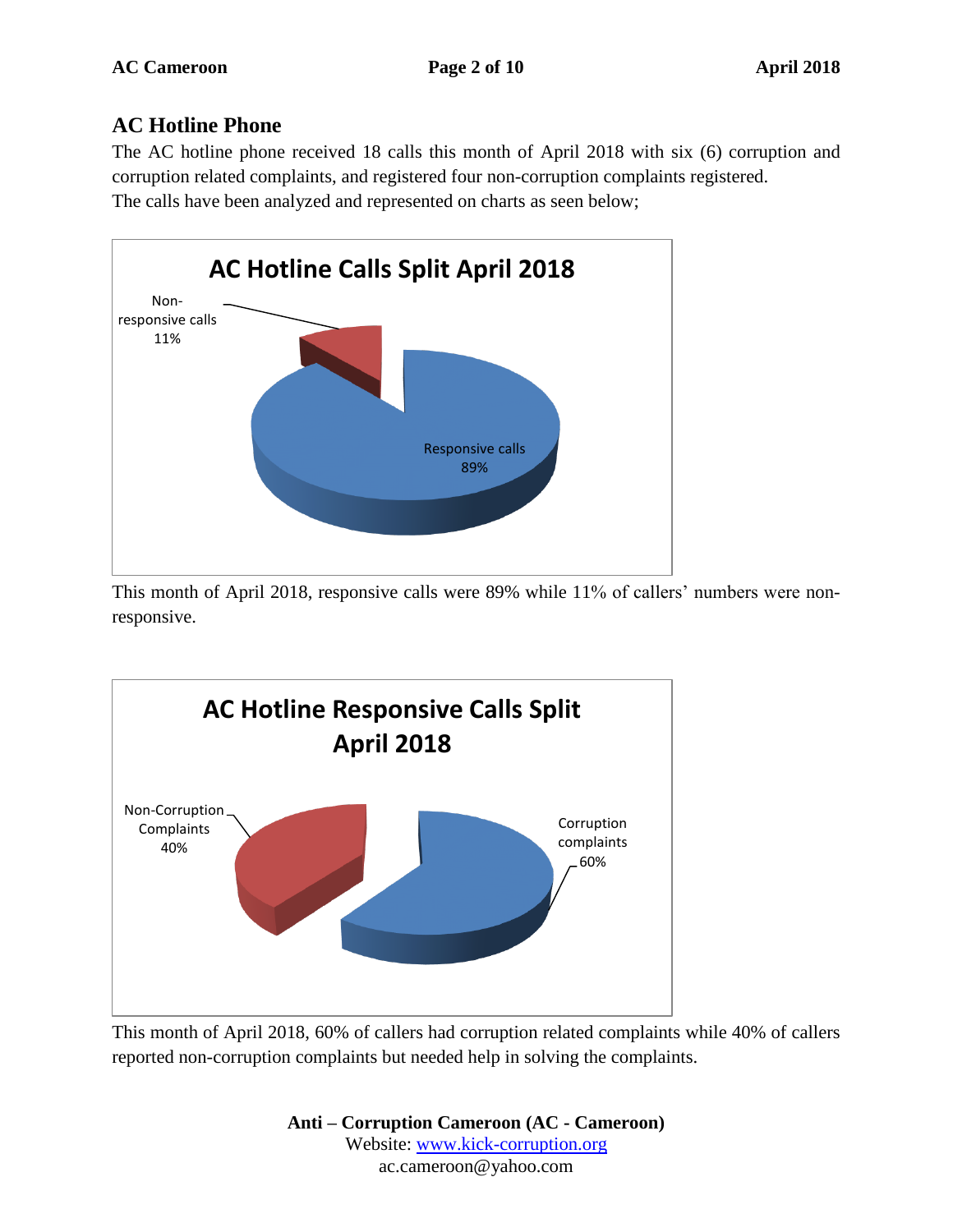

Complaints on bribery and corruption represented 50% of corruption complaints received this month, followed by complaints of oppression and extortion which had 17% each, while complaints on forgery and the use of fraud represented 16% corruption complaints registered.



Complaints of abuse from the forces of law and order, persistent neglect in the treatment of files and documents deposited in ministries, bad faith in debt recovery and land problems represented 25% each of the non-corruption complaints registered this month.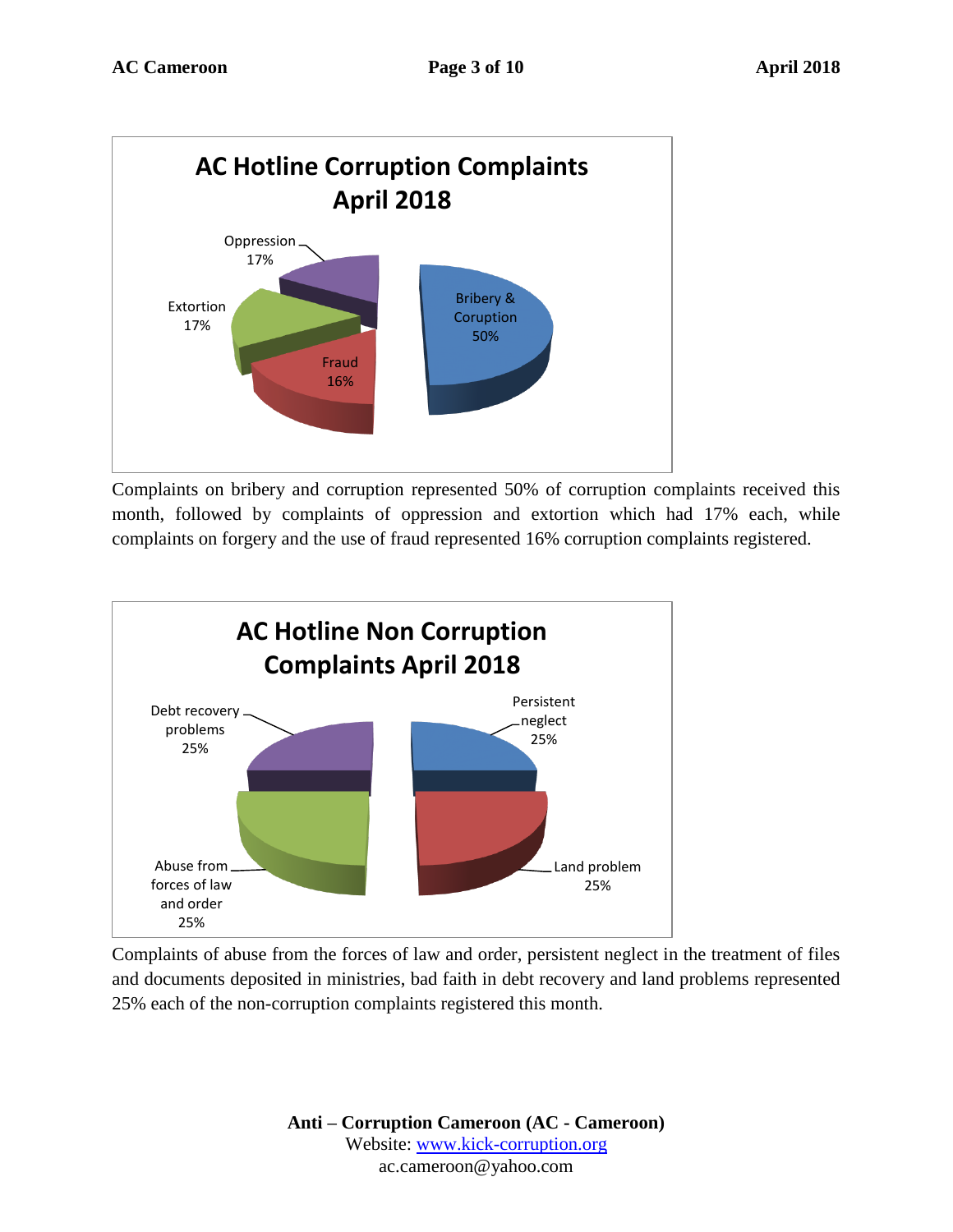### **Gender**



82% of participants in calls this month were the male gender while the female gender made up only 18% of callers.

### **Age Range of Callers**



The adult age range participated with most calls representing 50% of total callers, the youth age range with 37% of calls while the elderly age range represented 13%.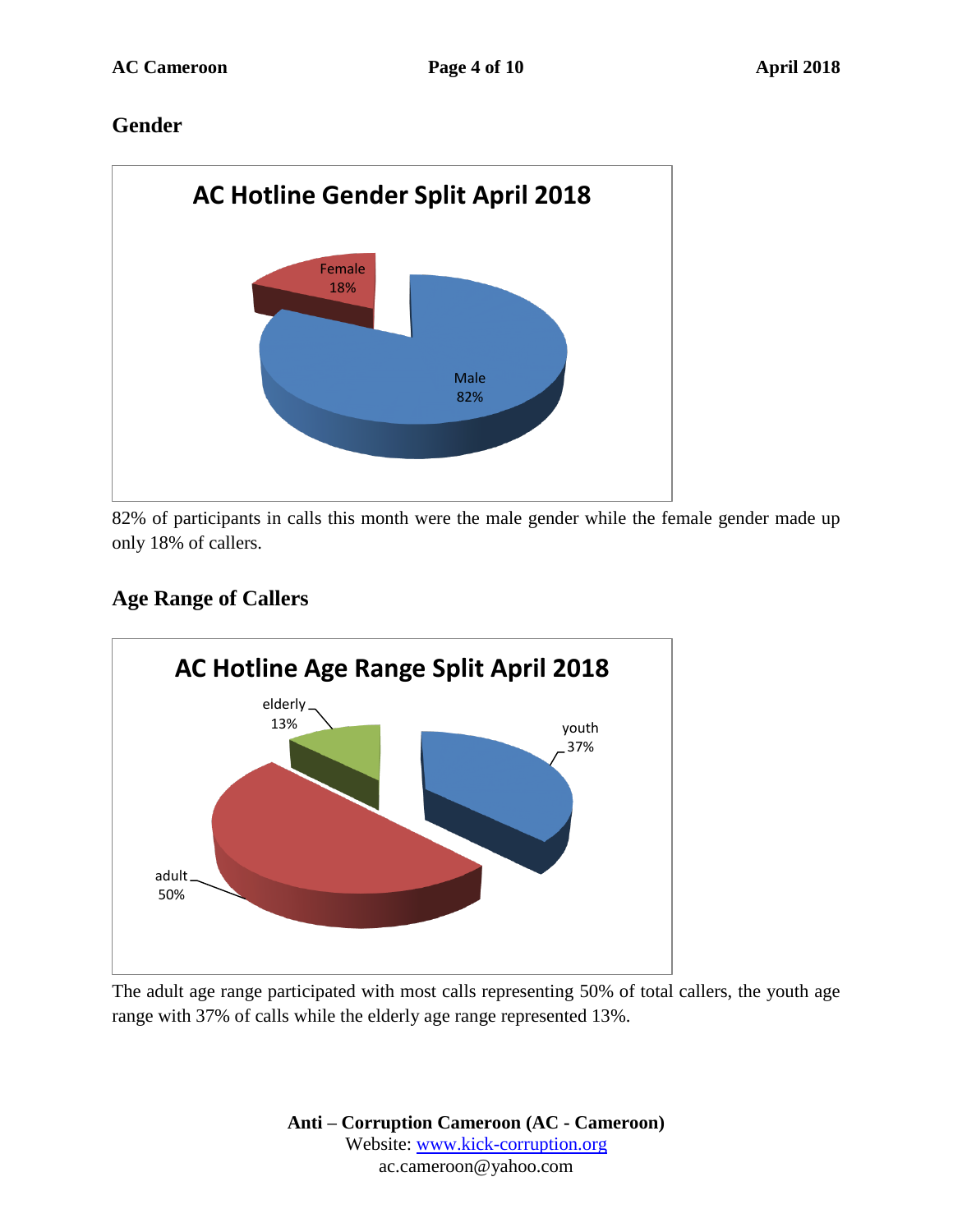#### **Regional Representation**



The Centre region registered 58% of total calls received, followed by the Littoral and North West regions representing 25% each of total calls while the South West region represented 8%.of total calls.

#### **Investigations**

Investigations were carried out in a new complaint file on bribery and corruption opened this month. The complainant reported a corruption network existing between the road safety agents of the gendarmerie and weighing agents of the Ministry of Transport along the Douala-Bafoussam highway road. He explained that his truck was weighed at the Bikoko weighing station in Douala but the agents did not stamp the listing document claiming that they could not find their stamp pads and assured him that the document alone will act as proof that the weight of the truck was taken and he was given a number to call in case he had problems along the way.

When he got to the Ngonsa-Melong junction traffic stop, he was retained in place for not producing a stamped copy of the listing document. He tried to explain to the commander in chief at the Nkongsamba brigade who refused to hear him out at first. Eventually he explained what happened and the commander called the weighing agents at Bikoko who said that they have no problems with their stamps since morning and he should be held to pay 100,000 F CFA as penalty.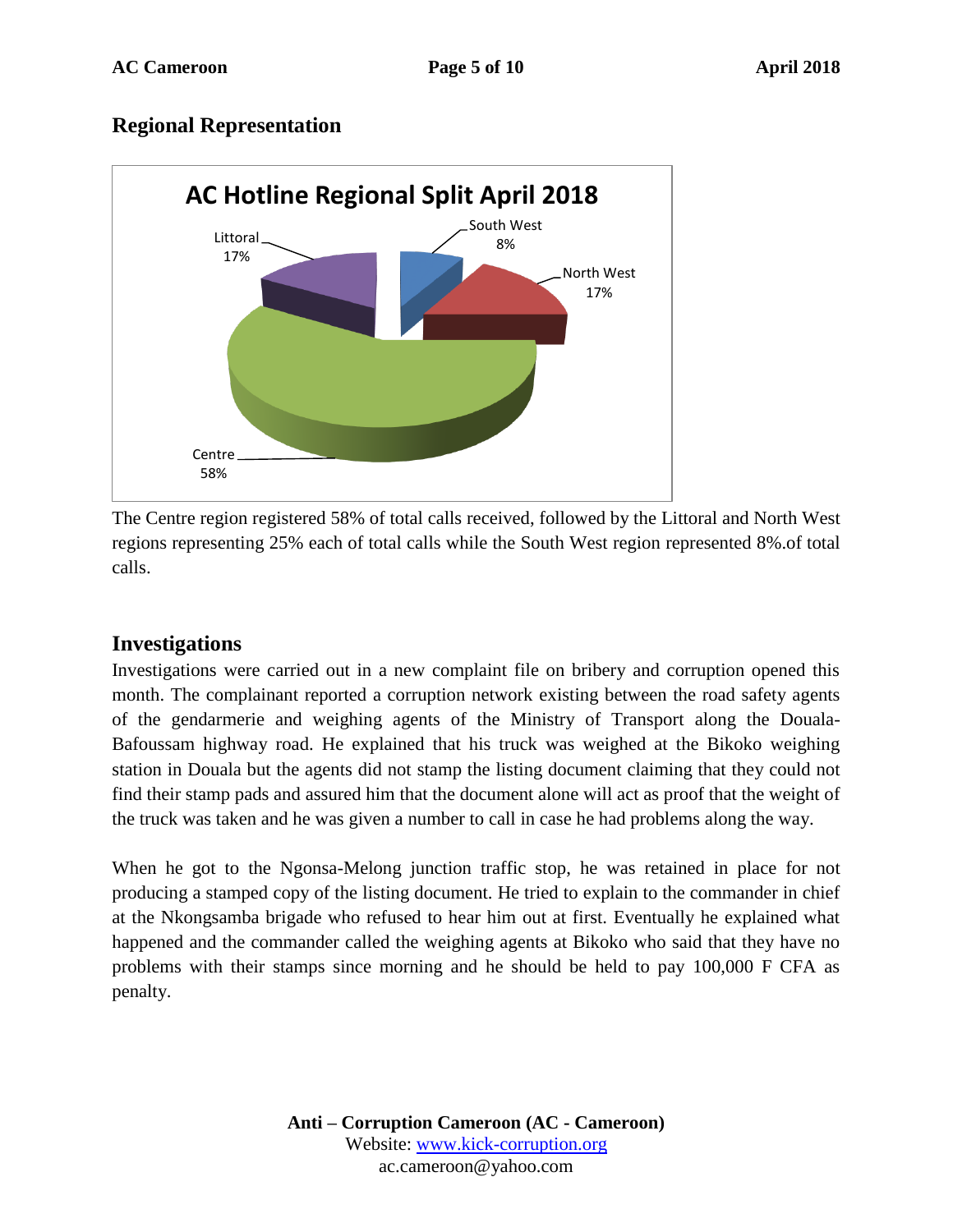AC, knowing that the penalty is not supposed to be paid to the gendarme officers on the field intervened but the commander refused to come to the phone and AC was left with the choice of contacting his superiors at the national gendarmerie, SED to resolve the matter which they did.

AC has been keeping tabs on the complainant, a truck driver and has worked with him in previous corruption attempts and can attest the legality of his car papers.

### **Legal follow-up**

Case follow-up continued this month on the corruption case involving many counts with about three hundred victims deposited at the court of First Instance in the month of August 2017. The lawyer, on the request of the president of the Court of Appeal, had also seized the services of the attorney general at the Court of Appeal in January 2018 with two copies of the case file as the competent service that has to transmit the case file to the president of the Appellate Court for the designation of the competent court and judge to hear the matter.

Follow-up also continued this month in the complaint file opened last month on bribery and corruption at the Nkambe municipal council where the victim had complained of untold suffering caused by unpaid salaries due to kickbacks solicited by the treasurer of the council before paying his salary. The complainant reported the treasurer of the council for soliciting 15% of his monthly pay of 50,000 FRS CFA. AC had intended to get a bailiff to attest to the facts of this case to use to pursue the corrupt official in a court of law and damages will be claimed to restore all the victim had lost but new evidence came up which spelled out that the information on kickbacks was passed through a third party, making it difficult to gather evidence using a bailiff.

AC then decided to speak to the Lord Mayor of the Nkambe council himself who explained that the category in which that worker falls within the council as a contractor are paid through a special credit which they have not received from the government since last year. He acknowledged the fact that some of those contractors have received their salary after paying kickbacks but doesn't know who, whom and by what means because the information came to him as a rumor. He promised to enter into a collaboration plan with a credit union and pay the workers while waiting for the money from the government.

### **Health Corruption Hotline**

The Health Corruption hotline received 9 calls this month of April 2018. A letter was written petitioning the Minister of public Health on a corruption complaint reporting the sale of subsidized Caesarean kits and Delivery kits for more than the standard price allowed by his ministry by some health personnel in some public health institutions in the South West region.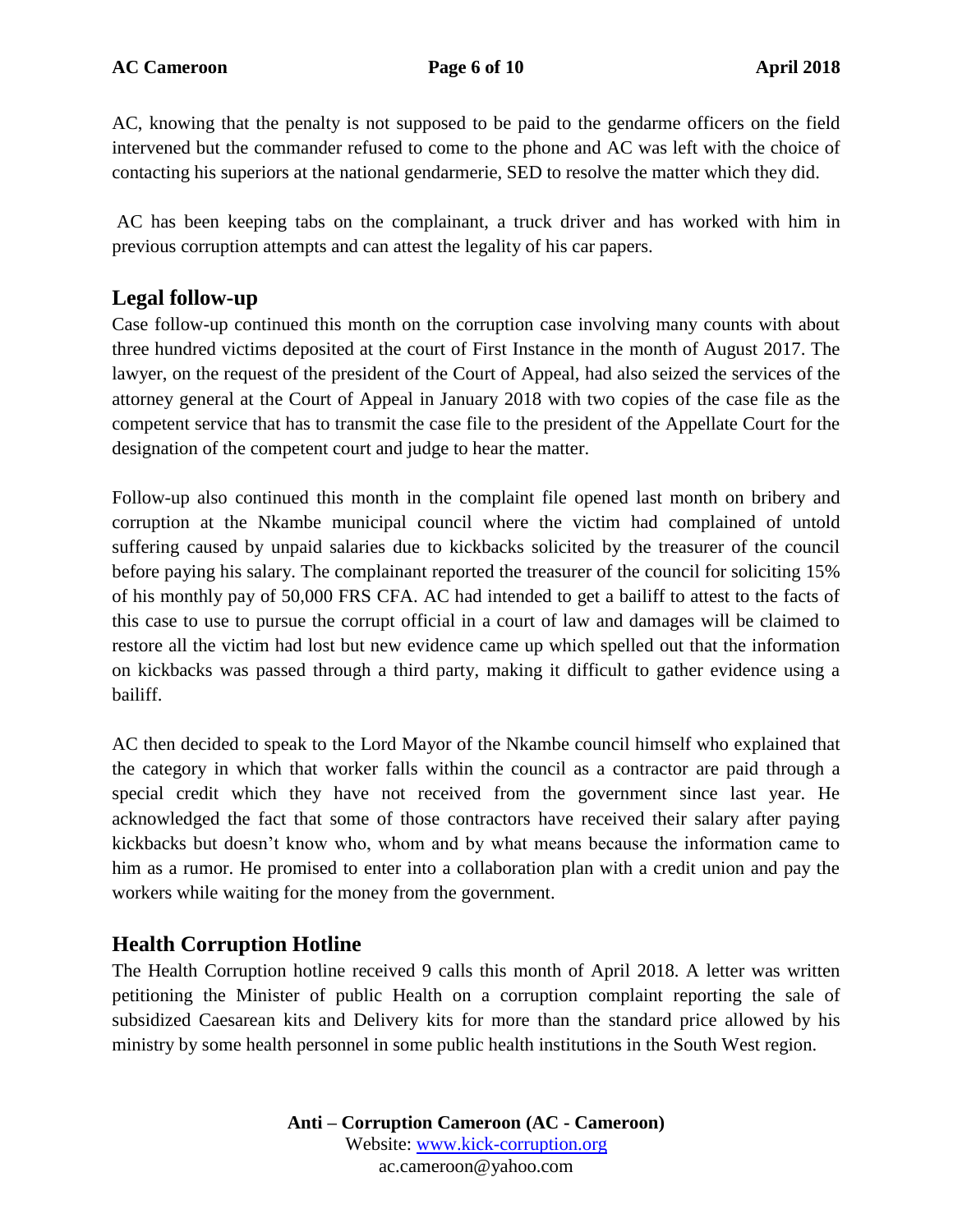Data from the calls has been analyzed as is represented on charts below.



56% of calls received through the Health Corruption phone were responsive while 44% of calls were non responsive.



Non corruption and corruption complaints each represented 50% of callers received this April month 2018 from the health corruption phone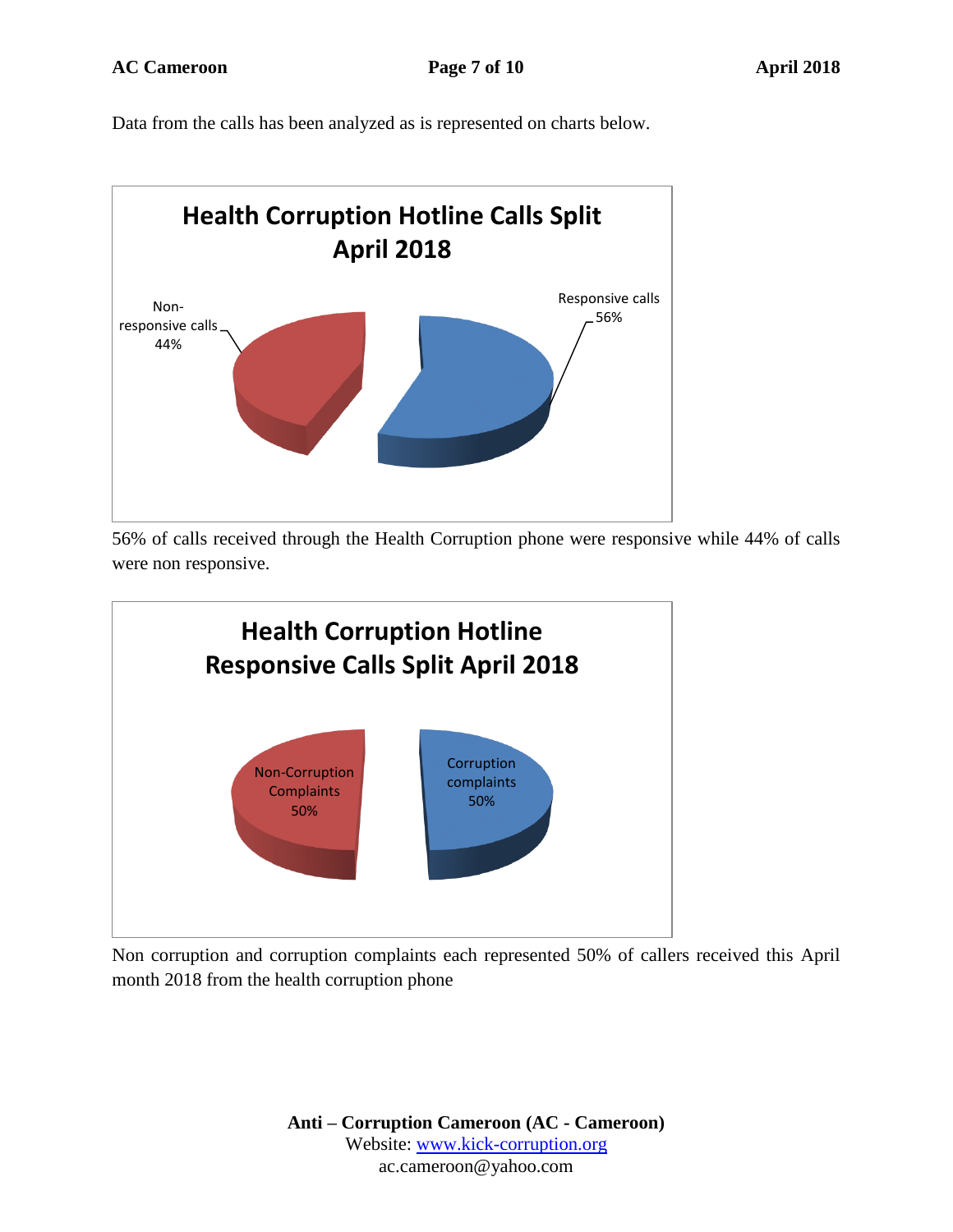### **Gender**



75% of callers were the female gender while the male gender accounted just for 25% of calls this month of April 2018.

## **Age Range of Callers**



This month of April 2018, the youth and the adult age range both participated with 50% of calls each while the elderly age range did not participate in calls.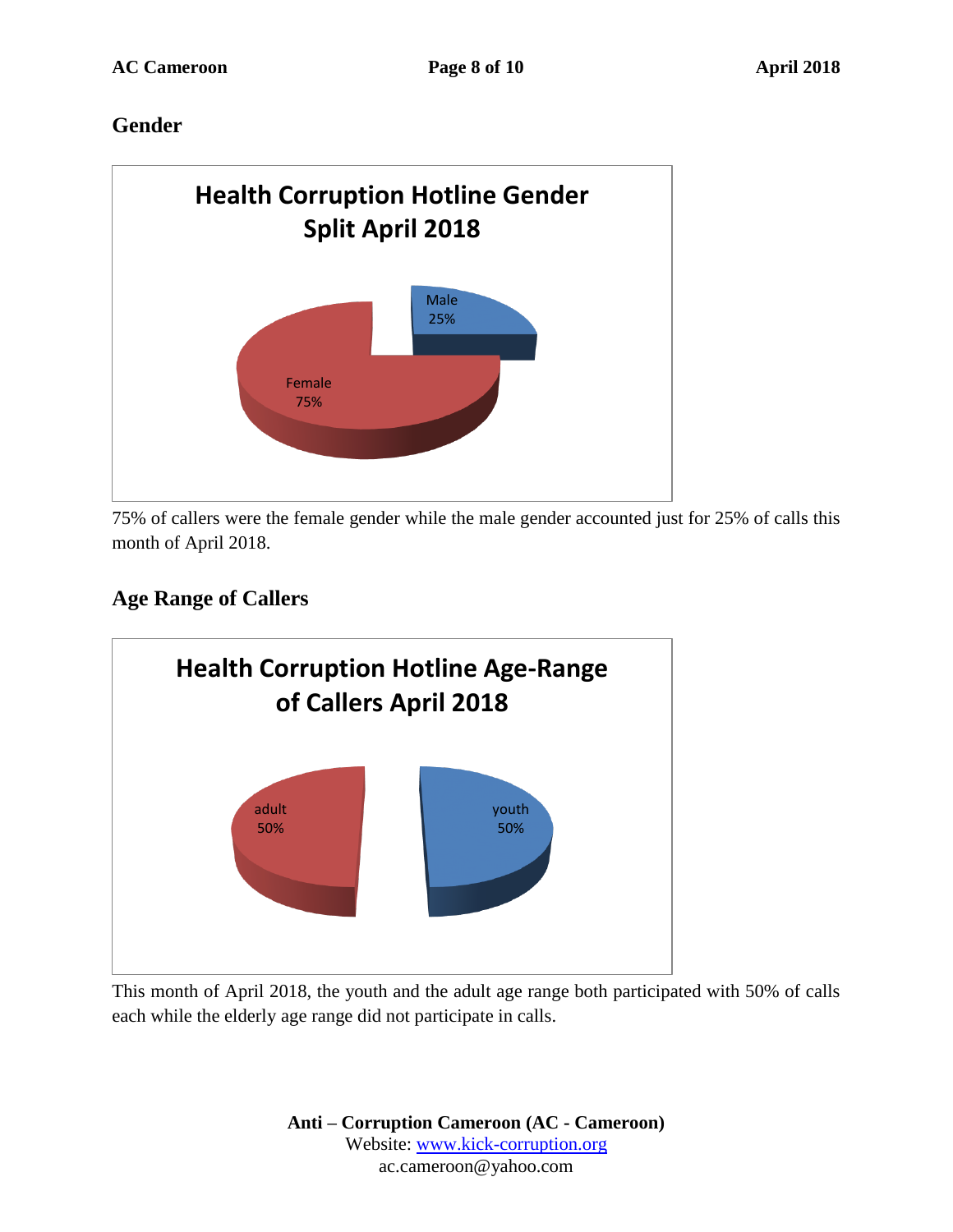#### **Regional Representation**



This month of April 2018, like in the month of March, only three regions participated in calls. The Adamawa region had the highest number of calls representing 50% of total calls, while the Littoral region and the South West region had 25% of calls each.